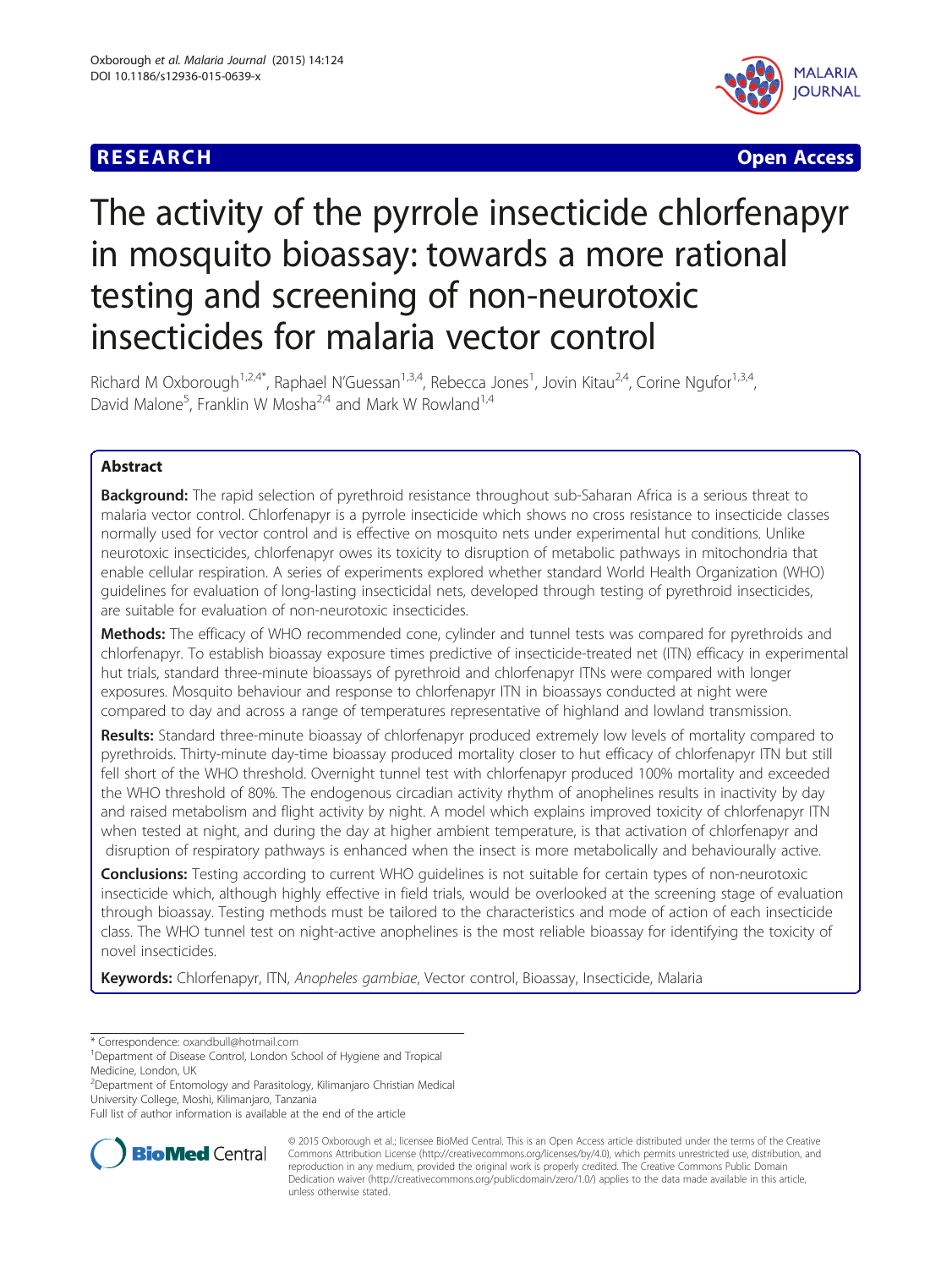#### Background

Owing to the evolution and selection of high-level resistance to pyrethroid insecticides in African malaria vectors, there is an urgent need to develop novel insecticides for mosquito net and indoor residual use [[1-3\]](#page-9-0). The need for safe, alternative insecticides is particularly acute for mosquito nets [[4\]](#page-9-0), as no new insecticides have been recommended by World Health Organization (WHO) since pyrethroids were introduced in the 1980s [[5,6](#page-9-0)]. In the search for new active ingredients it is essential that any biological screen of chemical toxicity is representative and does not deviate from levels of exposure experienced by vectors under natural (i.e., household) conditions, otherwise potential new classes of toxin might be easily overlooked. Current WHO guidelines for identifying new insecticides and measuring toxic activity against malaria vectors are based on historic precedents established for neurotoxins, such as pyrethroids, organochlorines, carbamates, and organophosphates [[7,8](#page-9-0)]. The specific guidelines for insecticide-treated and long-lasting nets are firmly rooted on knowledge accumulated by the WHO Pesticide Evaluation Scheme (WHOPES) during the testing of fast-acting pyrethroid products [\[8](#page-9-0)]. The initial screen and assessment of insecticide efficacy is done using a WHO cone test in which mosquitoes are exposed to treated material for just three minutes and mortality recorded a day later [\[7\]](#page-9-0). This is adequate for most types of pyrethroid and will distinguish highly active from less toxic compounds [\[7](#page-9-0)]. However, this approach, using such short exposure times, may not be suitable for screening and identifying novel classes of insecticide if new classes of toxin do not excito-repel or act as fast as the pyrethroids.

Chlorfenapyr is an insecticide new to vector control from the class known as pyrroles [\[9,10](#page-9-0)]. Pyrroles are broad-spectrum insecticides, which show contact and stomach toxicity [\[11,12\]](#page-9-0). They are pro-insecticides which require initial activation by mixed function oxidases to produce the active compound [[10](#page-9-0)]. Unlike the pyrethroids and all other classes of insecticide currently approved for adult mosquito control, the pyrroles' site of action is not the insect nervous system. Instead, pyrroles act at the cellular level and disrupt respiratory pathways and proton gradients through the uncoupling of oxidative phosphorylation in mitochondria [[10\]](#page-9-0). Because of its unique mode of action, chlorfenapyr shows no cross resistance to mechanisms that confer resistance to standard neurotoxic insecticides against the mosquitoes Anopheles gambiae, Anopheles funestus and Culex quinquefasciatus [[13,14\]](#page-9-0), bed bugs Cimex spp. [[15,16](#page-9-0)], or beet armyworm Spodoptera exigua [[17](#page-9-0)]. When applied to mosquito nets occupied by human volunteers in experimental hut trials, chlorfenapyr induces relatively high rates of mortality among host-seeking mosquitoes regardless of

their pyrethroid resistance status [\[18,19](#page-10-0)]. Yet in some types of laboratory bioassay, chlorfenapyr appears slow acting or induces patterns or levels of mortality that are not typical of neurotoxic insecticides and not predictive of mortality induced by chlorfenapyr-treated nets in hut trials [[11](#page-9-0)[,18](#page-10-0)]. Since chlorfenapyr is both activated by and acts upon oxidative/respiratory pathways, its toxicity may be especially sensitive to temperature or to the physiological status of the insect, which in the case of the anopheline mosquito is more metabolically active by night than by day due to the phase of their circadian rhythm [[20,21](#page-10-0)]. A new, long-lasting, insecticide-treated net based on chlorfenapyr is being developed commercially. As part of the development process the properties and toxicity of chlorfenapyr were explored using a range of bioassay systems under ambient and controlled conditions in order to better understand the mode of action of pyrroles and to develop assay systems more appropriate for screening and evaluating non-neurotoxic insecticides.

The need to modify bioassay techniques for evaluation of novel classes of LLIN insecticides is recognised as a possibility in the latest WHOPES LLIN guidelines [[8](#page-9-0)]. In the series of experiments presented, chlorfenapyr serves as representative novel insecticide and pathfinder for a more rational approach for the determination of chemical toxicity and bioassay thresholds that are more predictive of activity under field conditions.

#### Methods

#### Insecticide formulations

Bioassay testing were carried out in parallel at the two Pan-African Malaria Vector Research Consortium (PAMVERC) trial sites in Moshi, Tanzania, and Cotonou, Benin, during the course of a project between BASF and Innovative Vector Control Consortium (IVCC) aimed at developing a novel type of LLIN. Comparison is made between chlorfenapyr and the pyrethroid alphacypermethrin which serves as a positive control. Polyester netting, 100-denier, was treated with chlorfenapyr suspension concentrate (SC) 214.5 g/l, (BASF, Ludwigshafen, Germany) or alphacypermethrin SC 60 g/l (BASF, Ludwigshafen, Germany). Each batch of chlorfenapyr insecticide-treated net (ITN) was tested in Ludwigshafen, Germany using gas–liquid chromatography to confirm that mean dosages were within 10% of target. Chlorfenapyr ITN samples are described as "with" or "without binder" depending on whether polymers were added to the SC formulation to improve wash resistance. While the dosages applied, and adjuvants added differed during product development, all experiments investigating the effects of external factors or conditions were carefully controlled or adjusted for in the statistical analysis.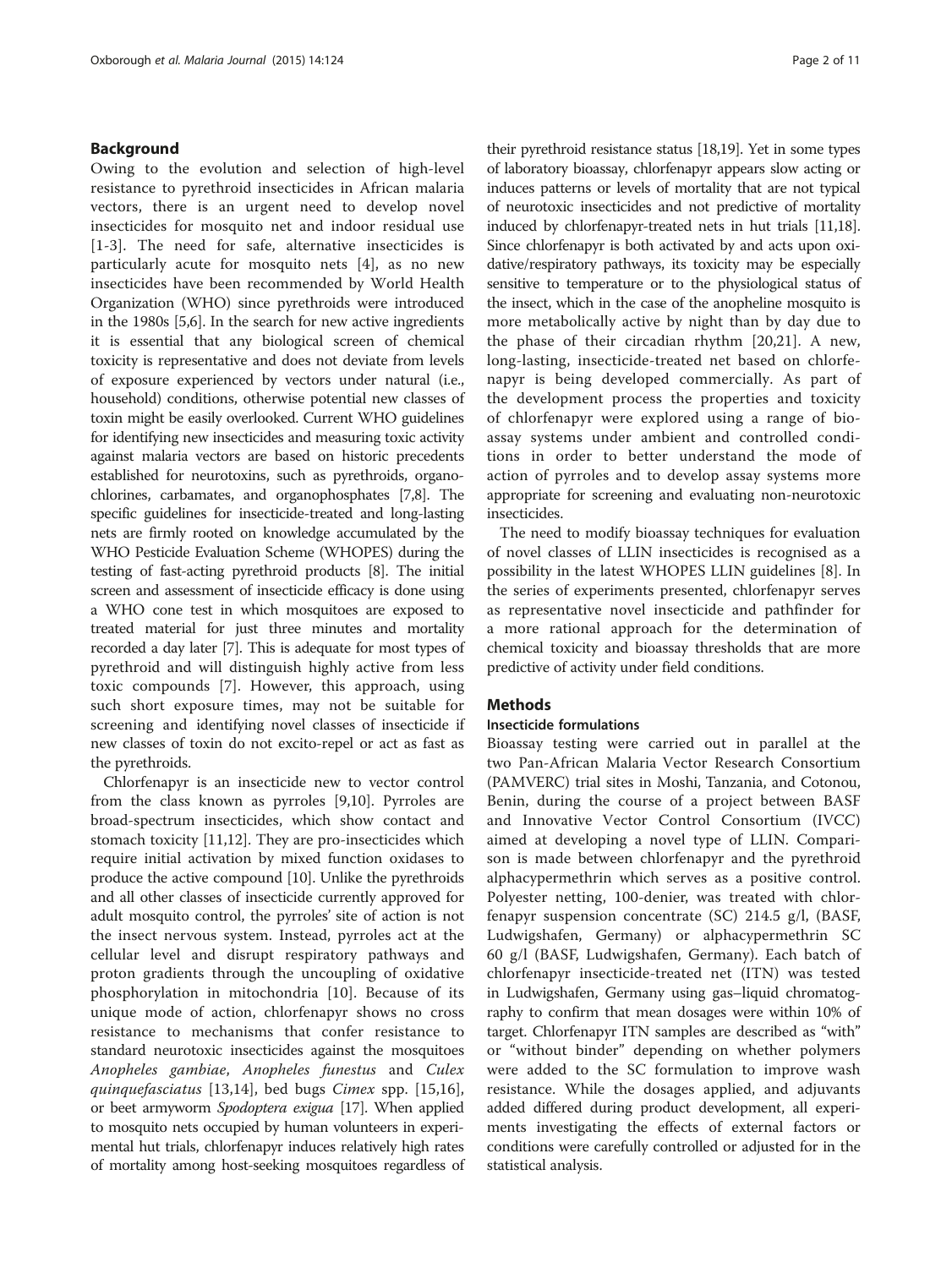#### Testing overview

In the first series, the mosquito mortality generated in Phase 2 experimental hut trials of treated nets was calibrated against mortality generated in Phase 1 bioassay tests in an attempt to determine more realistic bioassay exposure times. In the second series, the standard WHOPES bioassay tests (cone bioassay, cylinder bioassay, tunnel test) and the efficacy thresholds established for the pyrethroid class were assessed for their suitability for pyrroles. In the third, mosquito circadian motor activity in bioassay chambers was compared by day and by night. In the fourth, the response to insecticide in cone bioassay was compared by day and by night. In the fifth, the response to insecticide was compared across a range of temperatures representative of highland and lowland transmission.

# Determining rational exposure times for contact bioassay more predictive of response in field conditions

The primary objective was to determine whether percentage mortality achieved using WHOPES standard three-minute contact bioassay was a fitting predictor of chlorfenapyr ITN field performance or whether exposure time should be changed. This was demonstrated by comparing mortality in bioassay with mortality of wild free-flying Anopheles arabiensis in experimental hut trials in Tanzania. The methodology and results of the trial (mortality and blood-feeding inhibition) have been published previously [\[14](#page-9-0)]. Hand-dipped mosquito nets treated with chlorfenapyr 100 mg/sq m or alphacypermethrin 25 mg/sq m were tested in the experimental huts for four weeks. All ITNs used in the trial were tested in wire-ball frame bioassays two days before the trial started to assess toxicity against F1 generation of wild-caught An. arabiensis that were resistant to pyrethroids [\[22,23](#page-10-0)]. Testing methodology was based on WHO protocol [[7](#page-9-0)] with the standard three-minute exposure compared against a prolonged 30-minute exposure. Mortality was recorded after 24, 48 and 72 hours to assess any delayed mortality which is consistent with the mode of action of chlorfenapyr [\[11\]](#page-9-0). Cotton pads soaked with 10% glucose were provided throughout (and for all subsequent tests unless stated otherwise).

# Efficacy of chlorfenapyr compared to alphacypermethrin in standard contact bioassay and tunnel tests

The standard WHOPES bioassay tests (cone bioassay, cylinder bioassay, tunnel test) and the efficacy thresholds established for pyrethroids were assessed for their suitability for chlorfenapyr [\[8](#page-9-0)]. Day-time cone and cylinder bioassays with the standard three-minute exposure were compared with a prolonged 30-minute exposure. After testing, mosquitoes were transferred to controlled temperature incubators (LMS Models 240 and 600, Sevenoaks, UK) and held at  $27^{\circ}C \pm 0.5^{\circ}C$ . Tunnel tests were conducted

according to WHOPES protocol using the same netting samples and test conditions [\[8](#page-9-0)]. The netting treatments tested were chlorfenapyr 200 mg/sq m and alphacypermethrin 25 mg/sq m. Testing was done in Benin using insecticide susceptible An. gambiae Kisumu.

# Mosquito circadian activity in bioassay chambers during day and night phases

The objective was to observe mosquito behaviour, flight and resting activity, in chambers of similar size to WHO cones and cylinders and compare this during day-time and night-time hours. The activity of mosquitoes was monitored continuously using an acoustic actograph, attuned to the wing-beat frequency of flying mosquitoes, and which detects the spontaneous take-offs and landings of individual mosquitoes without need for external interference or stimulation [\[20,21](#page-10-0)]. Twenty-four recording chambers were constructed from standard 250-ml reagent bottles that had their glass bases removed and with each chamber separated from its microphone by a polyethylene membrane fitted to the base of the reagent bottle. Individual mosquitoes were housed in each chamber and provided with a small tubule of sugar solution. The output from each microphone fed into circuit that amplified the wing-beat signals and operated the relay of an event-recorded pen. Each mosquito was given a score of 1 for any minute that contained flight activity, and thus a total of between 0 and 60 for each hour. These activity scores were averaged and used to produce histograms of hourly activity against time. Anopheles stephensi females were tested at five to six days of age, and were inseminated, and sugar-fed rather than blood-fed, consistent with host-seeking mosquitoes. Testing was done using groups of 24 females over a period of four to five days. In the first experiment, females were recorded in a 12-hour light phase and 12-hour dark phase (LD 12:12) synchronized with the insectary rearing regime. In the second experiment females were recorded in constant darkness (LD 0:24).

#### Insecticide bioassay efficacy related to the phase of the mosquito circadian rhythm

The aim of this study was to determine whether exposure to chlorfenapyr ITN in bioassay as done normally during the day-time (12-hour light from 07:00–19:00) produced a different mortality response than testing during the night-time (12-hour dark from 19:00–07:00) phase when anophelines are inherently more active metabolically and behaviourally due to the phase of their circadian rhythm [[20](#page-10-0),[21](#page-10-0)]. Cylinder bioassays with 30-minute exposure were conducted in Tanzania and Benin comparing testing in the day-time between 10:00 and 16:00 and in the nighttime between 19:00 and 23:00. Mosquitoes were taken from the same population cohort, and divided into one group for night-time testing and one for day-time testing.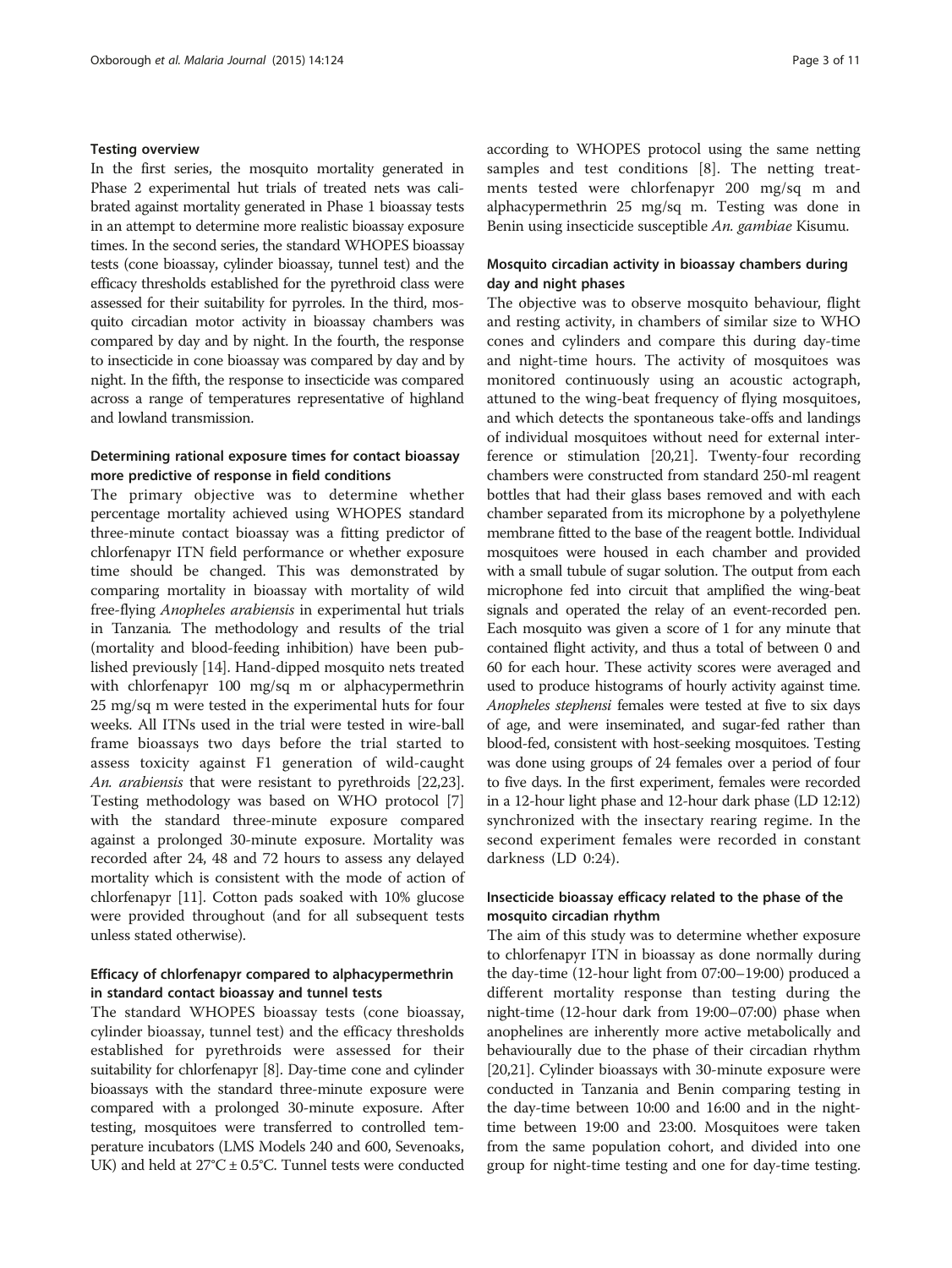The insectary and incubator were set to a LD 12:12 cycle from 07:00–19:00. Lights were kept off during dark phase testing and kept on during day phase testing. Testing and 72-hour holding conditions were set at  $27^{\circ}C \pm 0.5^{\circ}C$  with relative humidity (RH)  $75\% \pm 15\%$ . Three series of tests were done, two in Tanzania and one in Benin. In the first Tanzanian series, seven replicate netting samples were treated in Germany with 200 mg/sq m chlorfenapyr without binder. Testing was with An. gambiae Kisumu (pyrethroid susceptible). In the second Tanzanian series, five netting samples were treated in Germany with 200 mg/sq m chlorfenapyr plus binder. Testing was with An. arabiensis F1. In the Benin series, the same five netting samples treated in Germany with chlorfenapyr 200 mg/sq m plus binder were tested against pyrethroid resistant An. gambiae VK-PER.

#### Effect of temperature on bioassay efficacy

The aim of this study was to determine whether the response to chlorfenapyr was dependent on ambient temperate during testing in day-time cylinder bioassays. In the first series, the 1-hour acclimation (pre-exposure), 30-minute insecticide exposure and 72-hour postexposure holding was conducted at  $22^{\circ}C \pm 1^{\circ}C$  and  $27^{\circ}$ C ± 1°C using thermostatically controlled insectary convection heaters and air conditioners. Anopheles gambiae Kisumu (pyrethroid susceptible) was exposed for 30 minutes to seven replicate netting samples of 200 mg/sq m chlorfenapyr without binder and mortality recorded at 24-hour intervals up to 72 hours.

In the second series, cylinder tests were conducted at 2°C intervals between 21-29°C. After exposure at the required temperature mosquitoes were transferred to incubators set to the same testing temperature  $\pm 0.5^{\circ}$ C and 75% ± 20% RH for 72 hours holding. Temperature and humidity were monitored using calibrated data loggers (Gemini tinytag TV-4500, West Sussex, UK). Netting treatments were with chlorfenapyr and alphacypermethrin. Testing at different temperatures had to be done sequentially rather than in parallel due to the limited number of incubators available.

#### Analysis

#### Timing of bioassay in relation to mosquito circadian rhythm

Mixed effect logistic regression models were used to model mortality separately in each species or strain of mosquito (An. gambiae Kisumu, An. arabiensis F1 and An. gambiae VKPER) using STATA 10 software (STATA Corp, College Station, USA). All statistical modelling was performed on the log odds scale at the individual mosquito level with a random effect specified to account for similarities in mosquitoes tested at the same time point, and for potential behavioural clustering within the

same test batch. The main predictor of interest was time of testing (night vs day). Statistical models additionally adjusted for insecticide, washing status, treatment technique, drying temperature, and interactions between each of these covariates and time of testing. The initial model for each species was simplified by removing each interaction term in turn via a process of manual backwards elimination until only simple covariates and statistically significant ( $p = 0.05$ ) interactions with time of day remained.

#### Effect of temperature on bioassay efficacy

Mixed effect logistic regression models were used as above. The main predictor of interest was testing temperature. For the 22°C versus 27°C comparison, statistical models additionally adjusted for country where testing was done (Benin or Tanzania) and treatment preparation. For the 21-29°C testing range the same modelling was performed but adjusted for insecticide (chlorfenapyr or alphacypermethrin).

#### Ethical approval

Ethical approval was granted from the Tanzania National Institute of Medical Research (NIMR/HQ/R.8c/Vol.I/24) and London School of Hygiene & Tropical Medicine Ethics Committee (Application no. 5162).

#### Results

### Determining rational exposure times for contact bioassay predictive of exposure to ITN under field conditions

Three-minute ball bioassay with 100 mg/sq m chlorfenapyrtreated netting resulted in mortality of only 5% against F1 wild An. arabiensis, compared to 48% in experimental hut trials of chlorfenapyr-treated nets against wild, free-flying An. arabiensis (Figure [1](#page-4-0)). Clearly, three minutes exposure in bioassay failed to predict performance against host-seeking mosquitoes in huts. Prolonged exposure of 30 minutes resulted in 58% mortality, closer to the mortality of free-flying mosquitoes. Mortality of pyrethroid-resistant F1 An. arabiensis [[22,23\]](#page-10-0) was also low for the alphacypermethrin netting in three-minute ball bioassay (1%) but the alphacypermethrin-treated nets were effective in experimental hut trials and killed 50%. Prolonged exposure of An. arabiensis to alphacypermethrin netting in bioassay (30 minutes) killed 88%.

# Efficacy of chlorfenapyr compared to alphacypermethrin in standard contact bioassay and tunnel tests

Under laboratory conditions a standard three-minute cone bioassay on chlorfenapyr ITN 200 mg/sq m produced <5% mortality, while three-minute exposure to the same chlorfenapyr netting in cylinder tests killed 30%. More prolonged, 30-minute exposure in cylinder tests produced 37% mortality. When tested in overnight tunnel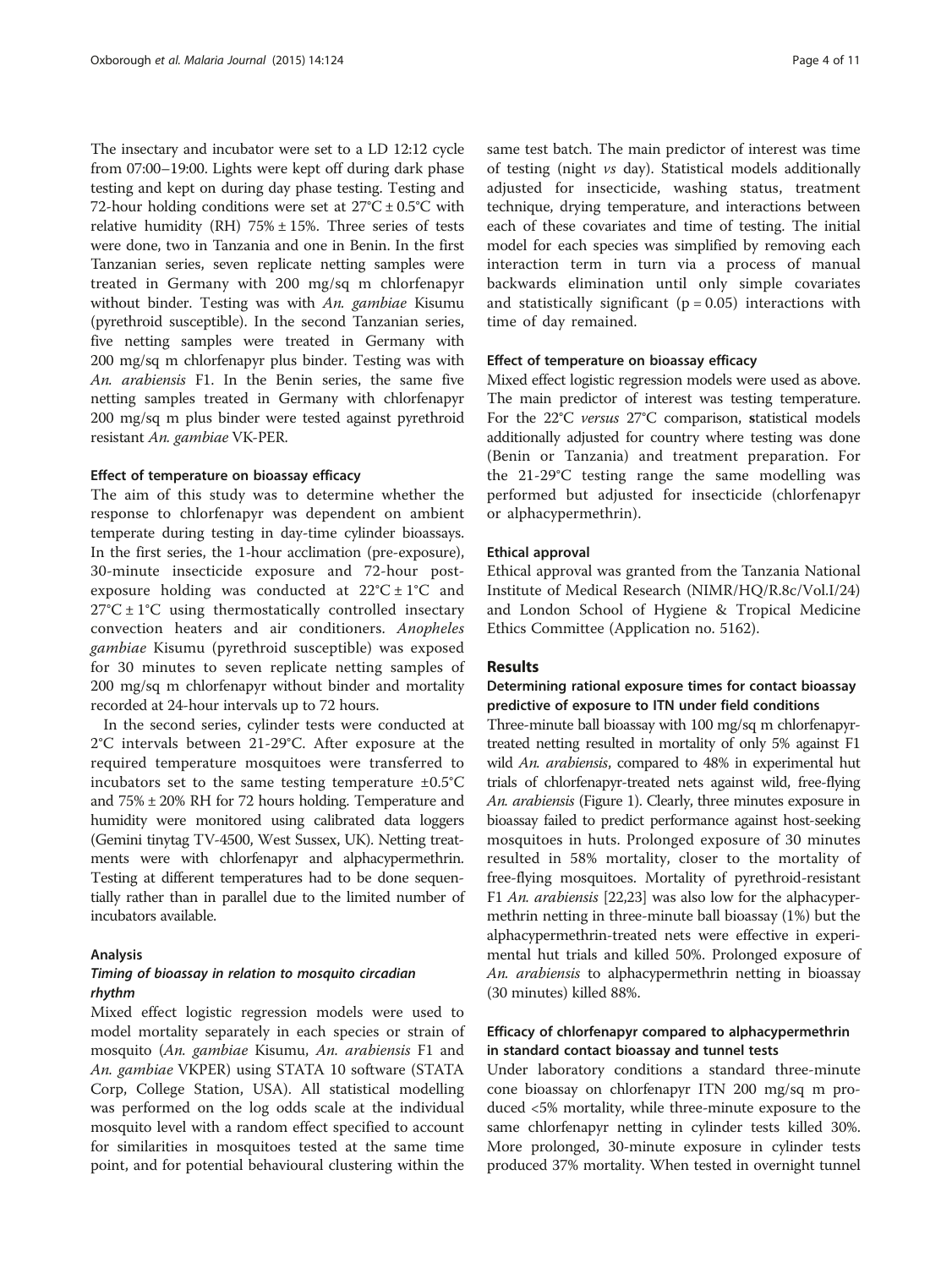<span id="page-4-0"></span>

tests, mortality was far greater reaching 100% (Figure 2). Adopting the WHO success threshold of 80% mortality in cone or cylinder bioassay, chlorfenapyr failed to meet this criterion with the standard three-minute exposure. Not even 30 minutes exposure was sufficient to reach 80% mortality. But chlorfenapyr did reach the 80% threshold using the tunnel test. By contrast, the 25 mg/sq m alphacypermethrin netting produced 100% mortality of susceptible An. gambiae Kisumu in cone and cylinder tests with three-minute exposure. Alphacypermethrin therefore met the WHO success threshold of 80% within the standard three-minute exposure and therefore did not need to undergo tunnel testing to achieve this criterion.

### Mosquito circadian behaviour in bioassay chambers during day and night

While An. gambiae responded to the toxic action of pyrethroid exposure by day and night, response to chlorfenapyr exposure was more evident in the nighttime assay (tunnel test) than in the day-time assays (cone and cylinder). To explore this further the resting and flight activity of mosquitoes in chambers of similar size to cones was examined using an actograph to record spontaneous flight activity. In the LD 12:12 regime, sugar-fed inseminated females showed no activity during the 12-hour light phase but during the dark phase there was an activity peak shortly after light off, followed by short bursts of intermittent activity throughout the 12 hours of darkness and a small activity peak at 'dawn' as the dimmer switched from darkness to light (Figure [3](#page-5-0)). When, in the next experiment, the LD 12:12 regime was changed to constant darkness (DD 12:12), a peak of flight activity occurred regularly at 24-hour intervals during the period which coincided with the former dark phase but not the former light phase (Figure [3](#page-5-0)). Thus the activity observed in the dark phase of LD 12:12 was not a response to the switch from light to dark but the expression of a free-running circadian activity rhythm with a 24-hour periodicity that was being expressed during the dark phase of LD 12:12 cycles.

# Insecticide bioassay efficacy in relation to the phase of the mosquito circadian rhythm

During the first series in Tanzania, mean mortality induced by chlorfenapyr 200 mg/sq m samples tested at night was 92% after 24 hours and 100% after 72 hours (Table [1\)](#page-6-0). The same samples tested during the day induced far lower levels of mortality, with a mean of

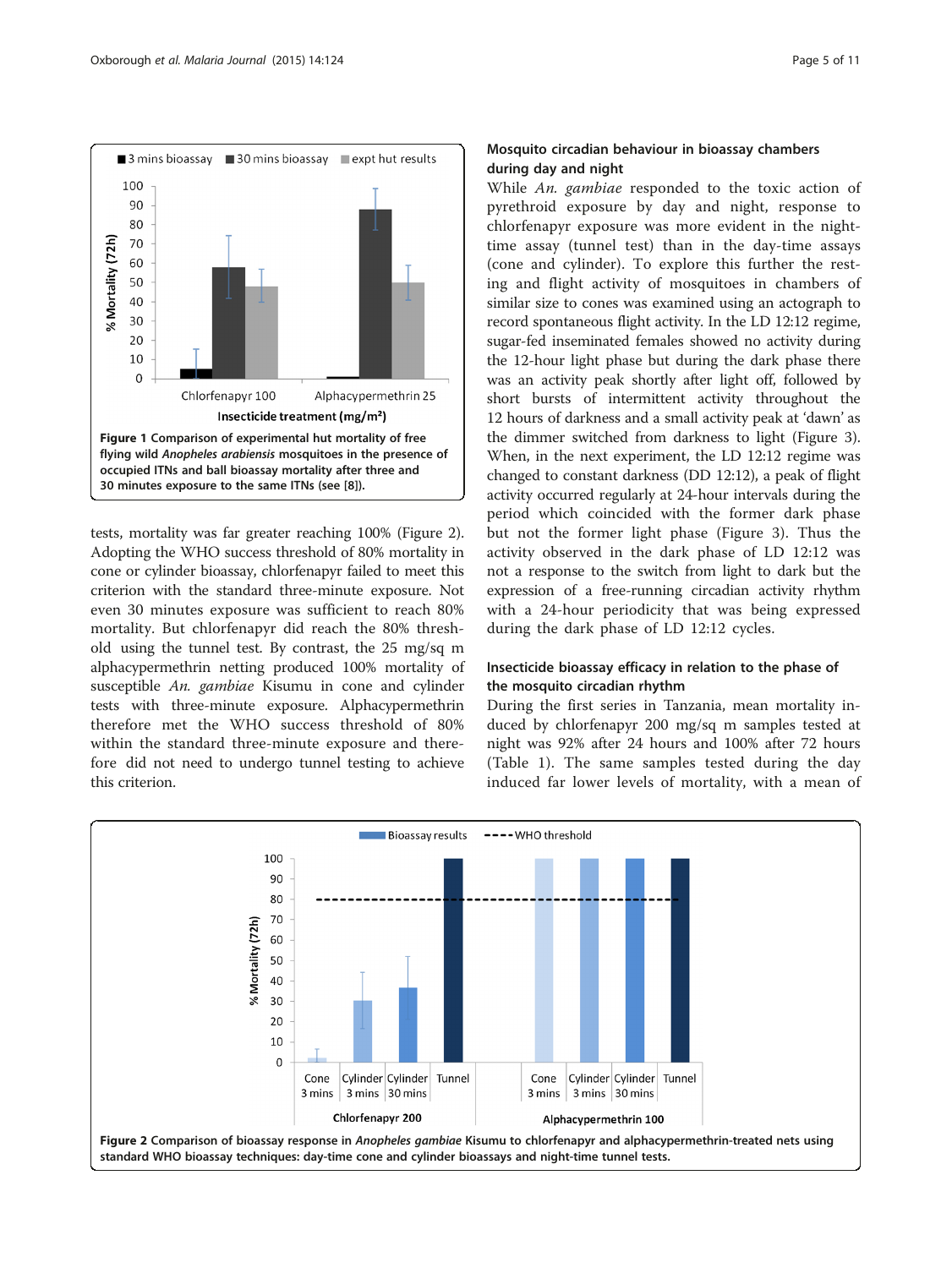<span id="page-5-0"></span>

65% 24 hours after exposure (odds ratio = 8.5, 95% CI: 3.1-23.7, P <0.001, comparing night and day response). After 72 hours the difference in mortality between day-time and night-time exposure was less pronounced as mortality converged towards 100%. Whereas all samples tested at night scored 100% only one of the seven samples tested in the day-time reached 100%.

In the second series in Tanzania, chlorfenapyr 200 mg/ sq m induced significantly greater mortality of An. arabiensis F1 when tested during the night than during the day (odds ratio 10.5, 95% CI 4.3-25.7, P <0.001) (Table [1](#page-6-0)). Mean 72-hour mortality was 26% (95% CI: 21–31) when tested during the day compared to 63% (95% CI: 57–68) at night. In the third series, tested in Benin, chlorfenapyr 200 mg/sq m produced a similar trend against

the pyrethroid-resistant An. gambiae VKPER, scoring higher mortality when tested at night (mean 58%, 95% CI: 51–66) than when tested at day (mean 39%, 95% CI: 32–47) (odds ratio 2.4, 95% CI 1.5-4.0, P = 0.001) (Table [1](#page-6-0)).

#### Effect of temperature on bioassay efficacy

In the first series the factor of interest on chlorfenapyr activity was temperature at 22°C or 27°C during testing and holding. The seven samples (A-G) treated with chlorfenapyr 200 mg/sq m killed between 12 and 45% when tested at 22°C and killed 82-100% when tested at 27°C (odds ratio 41, 95% CI: 27–63, P <0.001) (Figure [4](#page-6-0)). The country of testing had no significant effect ( $P = 0.154$ ).

In the second series, the bioassay mortality was compared at testing intervals of 2°C in a range of 21-29°C.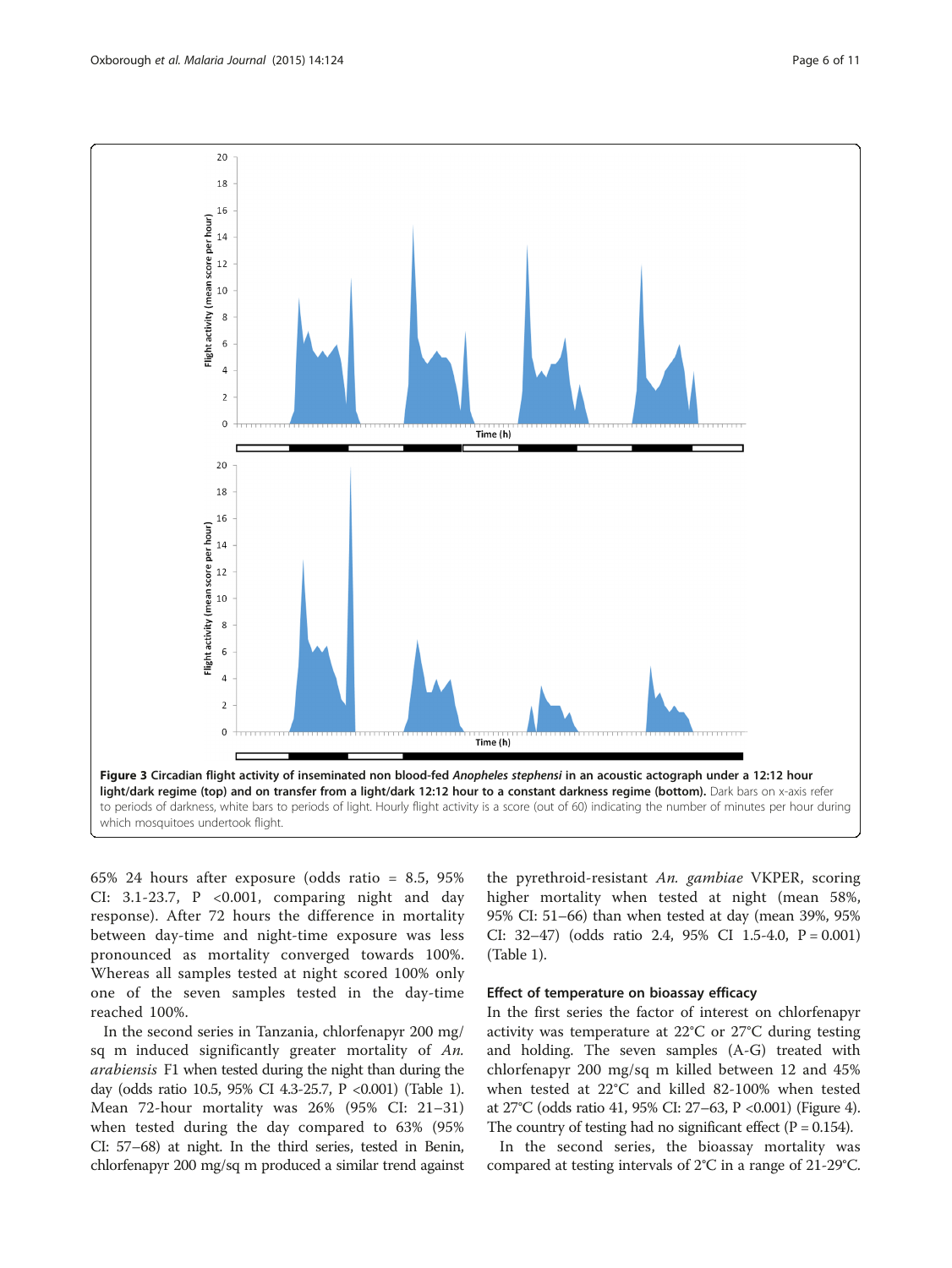|                                                                                    | 24 h Mortality |              |                                    | 72 h Mortality      |              |                                    |
|------------------------------------------------------------------------------------|----------------|--------------|------------------------------------|---------------------|--------------|------------------------------------|
|                                                                                    | Day            | Night        | Odds ratio                         | Day                 | <b>Night</b> | Odds ratio                         |
| Tanzania, An. gambiae Kisumu                                                       |                |              |                                    |                     |              |                                    |
| Chlorfenapyr 200 mg/sq m (95% CI)                                                  | 65 $(56 - 72)$ | $92(86-96)$  | <b>8.5</b> (3.1-23.7) $P < 0.001$  | <b>90</b> $(84-94)$ | 100          | t.                                 |
| Tanzania, An. arabiensis F1                                                        |                |              |                                    |                     |              |                                    |
| Chlorfenapyr 200 mg/sq m (95% CI)                                                  | $8(5-12)$      | 41 $(35-47)$ | <b>14.1</b> (5.9-33.6) $P < 0.001$ | $26(21-31)$         | 63 $(57-68)$ | <b>10.5</b> (4.3-25.7) $P < 0.001$ |
| Benin, An. gambiae VKPER                                                           |                |              |                                    |                     |              |                                    |
| Chlorfenapyr 200 mg/sg m (95% CI)                                                  | $9(6-15)$      | $10(6-16)$   | <b>1.0</b> (0.5-2.1) $P < 0.974$   | $39(32 - 47)$       | 58 $(51-66)$ | <b>2.4</b> (1.5-4.0) $P < 0.001$   |
| Notes + indicatos that statistical models could not produce an odds ratio ostimato |                |              |                                    |                     |              |                                    |

<span id="page-6-0"></span>Table 1 Comparison of day-time and night-time testing of chlorfenapyr 200 mg/sq m insecticide-treated net using 30-minute exposure in cylinder bioassays

Notes: † indicates that statistical models could not produce an odds ratio estimate.

Chlorfenapyr 200 mg/sq m samples showed a strong positive temperature coefficient, with mortality increasing with every increment of 2°C. Focusing on the WHOPES recommended testing range of  $27^{\circ}C \pm 2^{\circ}C$ , there was an odds ratio of 10.4 (95% CI = 5.5-19.6, P <0.001) associated with the 4°C increase in temperature from 25-29°C for chlorfenapyr ITN compared with only 1.7 for alphacypermethrin  $(95\% \text{ CI} = 0.9-3.1, P = 0.075)$ . The alphacypermethrin net of 100 mg/sq m killed 100% of pyrethroid-susceptible An. gambiae Kisumu at all temperatures. To improve the prospect of discriminating between temperature intervals, lower dosages of alphacypermethrin at 0.5 and 1 mg/sq m were tested. While this had the desired effect of killing less than 100%, the proportions killed across the 21-29°C range were similar at all intervals (Figure [5\)](#page-7-0). Predicted mean mortality projections for chlorfenapyr showed strong evidence (odds ratio = 1.8; 95% CI 1.5-2.1, P <0.001) of a mortality-temperature response for every 1°C increase in temperature. There was

little evidence of a mortality gradient with temperature for alphacypermethrin (odds ratio  $= 1.1$ ; 95% CI 1.0-1.3,  $P = 0.075$ ) (Figure [6\)](#page-7-0).

#### **Discussion**

Pyrethroid resistance has spread rapidly as a result of scaling up LLIN and indoor residual spraying (IRS) and is now present at high frequency in many areas of sub-Saharan Africa [\[2\]](#page-9-0). It is clear that new insecticides for LLIN are urgently needed if momentum towards malaria elimination is to continue [\[1](#page-9-0)]. Pyrethroid insecticides have ideal properties for use on mosquito nets. They are highly toxic and fast acting against mosquitoes, provide repellency and personal protection [[24,25](#page-10-0)], are safe for users (low mammalian toxicity) [[26](#page-10-0)], and can be readily made into wash-resistant LLINs [\[4\]](#page-9-0). New insecticides are unlikely to have the same properties of rapid knock-down and mortality but can still be effective in transmission control if mosquitoes contact treated netting for a sufficient duration.

![](_page_6_Figure_9.jpeg)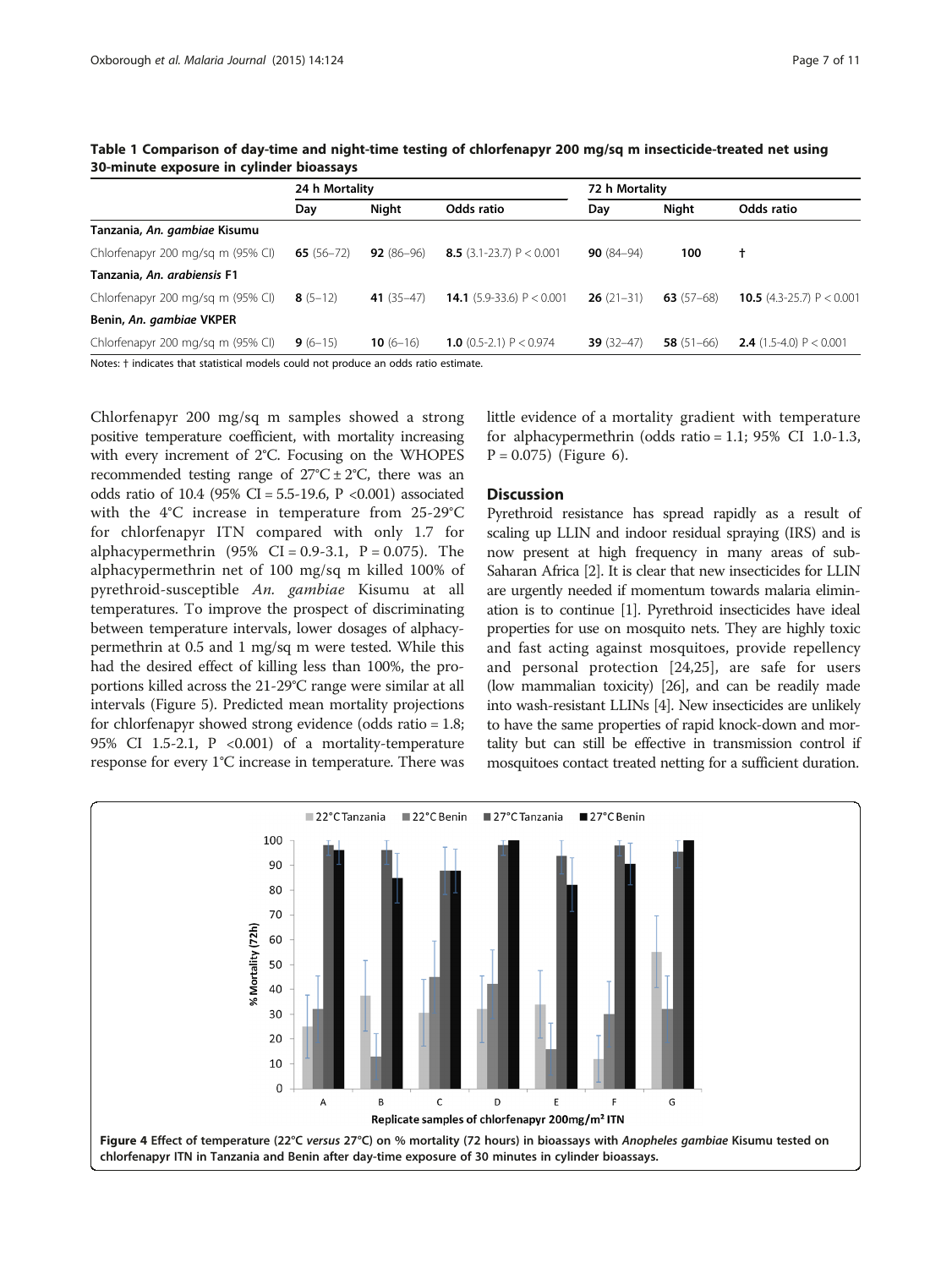<span id="page-7-0"></span>![](_page_7_Figure_2.jpeg)

There is limited information on how long mosquitoes spend in contact with untreated or treated mosquito nets. Hossain and Curtis used artificial releases to demonstrate that susceptible An. gambiae spend up to 21 minutes in contact with an untreated net but only three minutes on a permethrin-treated net [\[27](#page-10-0)]. Three minutes is the standard WHO specified cone bioassay exposure time for ITNs regardless of the insecticide evaluated. This is a suitable duration of exposure for neurotoxic, excito-repellent, pyrethroid insecticides, where a mosquito either picks up a lethal dose or is repelled within a short time of contacting the ITN. Other classes of insecticide may require longer exposures to produce high levels of mortality. The

![](_page_7_Figure_4.jpeg)

time spent in contact with the net is influenced by the contact-irritancy of the insecticide [\[28](#page-10-0)]. Once mosquitoes become resistant to pyrethroids they show less irritability and spend longer in contact with the net [\[28\]](#page-10-0). Calibration of exposure time and mortality in bioassay with efficacy of alphacypermethrin-treated nets in experimental huts indicates that pyrethroid-resistant An. arabiensis spends much longer than three minutes but less than 30 minutes in contact with the treated net. The calibration of chlorfenapyr bioassay results with experimental hut efficacy justifies longer exposure times for non-repellent insecticides in WHO cone bioassay tests.

WHOPES sets the international standards for testing LLIN [\[8](#page-9-0)]. WHOPES guidelines state that "The efficacy of treated nets may be underestimated if judged based on the outcome of standard cone bioassays" [[8\]](#page-9-0). If a candidate LLIN fails to achieve the threshold level of mortality in a three-minute cone test (80% mortality), as sometimes happens with more repellent pyrethroids, its efficacy is evaluated in the overnight tunnel test [[8\]](#page-9-0). In the laboratory comparison of alphacypermethrin and chlorfenapyr, the pyrethroid easily met the threshold mortality in the cone test and did not require to go forward to tunnel testing. Chlorfenapyr produces little or no irritancy at application rates <500 mg/sq m [[11](#page-9-0)[,29](#page-10-0)], and yet in the cone and cylinder tests not only did chlorfenapyr fail to achieve the threshold 80% mortality with three-minute exposure, it could only achieve half this level of mortality with 30-minute exposure. Only the laboratory tunnel test achieved a level of mortality that met the 80% threshold [[8](#page-9-0)].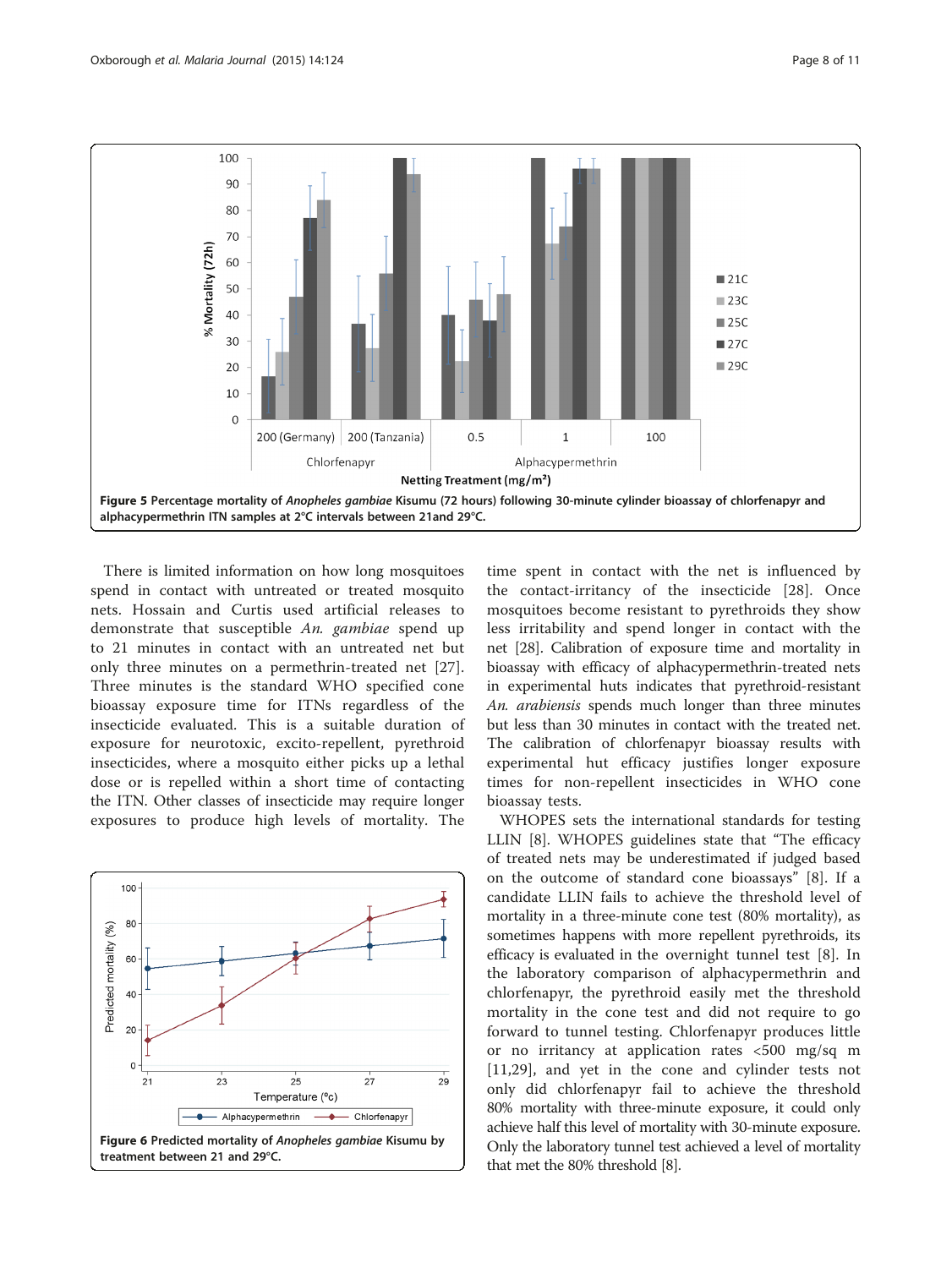How is it that an insecticide that failed the cone criteria so abjectly can produce excellent results in overnight tunnel tests and experimental huts? The answer resides in the unique mode of action. Unlike neurotoxic pyrethroids, chlorfenapyr acts by disrupting metabolic respiratory pathways (oxidative phosphorylation) in the mitochondria of cells [[10\]](#page-9-0). It is also a pro-insecticide requiring conversion to the active compound by the action of cellular mixed-function oxidases [[10\]](#page-9-0). The expression in An. gambiae of some cytochrome P450s involved in oxidative metabolism are under circadian control and more strongly expressed at night [\[30](#page-10-0)]. Anopheline flight and host-seeking activity is a high-energy, high-respiratory behaviour which is also under circadian control and occurring only at night [\[20,21](#page-10-0)]. A model for chlorfenapyr is that the metabolic conversion to the active compound, CL 303268, is more strongly expressed at night, at the time of day when cellular respiration is also at its zenith due to the circadian flight activity rhythm and when the uncoupling of respiratory pathways would be at their most disruptive to the mosquito [\[20,21\]](#page-10-0). Such a model would explain the high levels of mortality in experimental huts and night-time bioassays against active mosquitoes (tunnel test and night-conducted cylinder test) and also account for the low level mortality observed in day-time bioassays.

The activation of chlorfenapyr and its toxic action of disrupting cellular respiration, being metabolic processes, are both presumed to be temperature dependent. This would explain the stronger correlation between temperature and day-time bioassay mortality with chlorfenapyr than observed with the pyrethroid alphacypermethrin. Crucial to the toxicity of chlorfenapyr is the circadian rhythm of the mosquito. During the night, when mosquitoes are at their most behaviourally active due to their circadian phase, exposure to chlorfenapyr induces a high level of mortality independent of ambient temperature. This concurs with the high mortality (53.5%) observed during hut trials [[18\]](#page-10-0) in equatorial Benin (altitude 9 m) where average temperature was 27°C and the similarly high mortality (48%) during trials [[19,22](#page-10-0)] in upland areas of Moshi, Tanzania (altitude 760 m) where average temperature was only 23°C and the average night-time temperature of 17°C was 8°C lower than the 25°C of Benin [[31\]](#page-10-0). Presumably the circadian phase, or the expression of chlorfenapyr toxicity on cellular respiration during that phase, has the capacity to offset or over-ride any effect of reduced ambient temperature. Because wild, host-seeking Anopheles are more metabolically active than mosquitoes in day-time bioassay, this can mask the effect of low ambient temperature in highland areas, as indicated in the published trials with chlorfenapyr ITNs and IRS in cooler Moshi, Tanzania [\[18,19,22](#page-10-0)]. In short, chlorfenapyr is effective both

in lowland tropical locations where night temperatures are particularly hot and in highland areas where temperatures are cooler.

Circadian rhythm and ambient temperature both affect metabolic status. Most types of laboratory bioassays to determine the efficacy and wash-resistance of LLIN are conducted during day time [[8\]](#page-9-0).The model to explain the improved performance of chlorfenapyr ITN when tested at night can also explain the improved day-time mortality when a mosquito is more metabolically active due to raised ambient temperature. WHOPES guidelines for evaluation of LLINs state that contact bioassays should be conducted at  $27^{\circ}C \pm 2^{\circ}C$  (i.e., 25-29°C) [\[8](#page-9-0)]. Considering the high odds (10.4) for An. gambiae mortality with chlorfenapyr ITN at 29°C compared to 25°C, this is likely to lead to significant variation in test results between laboratories unless strict temperature control, such as the use of incubators and data loggers are deployed as quality assured best practice. Bioassay testing temperature is less sensitive for pyrethroids. In this study there was no significant evidence of a temperature-mortality gradient for alphacypermethrin. Generally for pyrethroids a negative temperature coefficient with mortality has been recorded for the majority of insect species evaluated, over a larger temperature range [\[32-35\]](#page-10-0), and appears to be due to greater nerve sensitivity [\[32](#page-10-0)].

Because experimental hut trials simulate domestic conditions, they provide the definitive test of LLIN efficacy [\[8\]](#page-9-0). Cone or cylinder bioassays conducted at night, when the phase of the circadian rhythm means that that the mosquito is both behaviourally and metabolically active, are likely to be more predictive of efficacy in huts. Such testing is inconvenient to perform unless mosquito rearing and testing are carried out under insectary reverse photophase. The overnight tunnel test is likely to be the more accurate predictor of field performance as the mosquito is host seeking during the active phase of the circadian rhythm, and contacts netting in a more realistic way when attempting to reach the animal host. Despite being technically more demanding, overnight tunnel tests should always be conducted when screening for insecticidal activity from novel classes to ensure that insecticides which may be potent when tested against wild host-seeking mosquitoes are not overlooked based on an artificial, fixed exposure bioassay.

WHOPES guidelines have been developed for the evaluation of pyrethroid nets [[7,8\]](#page-9-0). New insecticides for LLIN, such as chlorfenapyr, will not have the same properties as pyrethroids; ultimately, high mortality and low blood feeding in field trials against wild malaria vectors are the most important measures of success. These studies have highlighted the need to adapt laboratory-testing protocols for the evaluation of novel, non-neurotoxic insecticides. If current WHOPES guidelines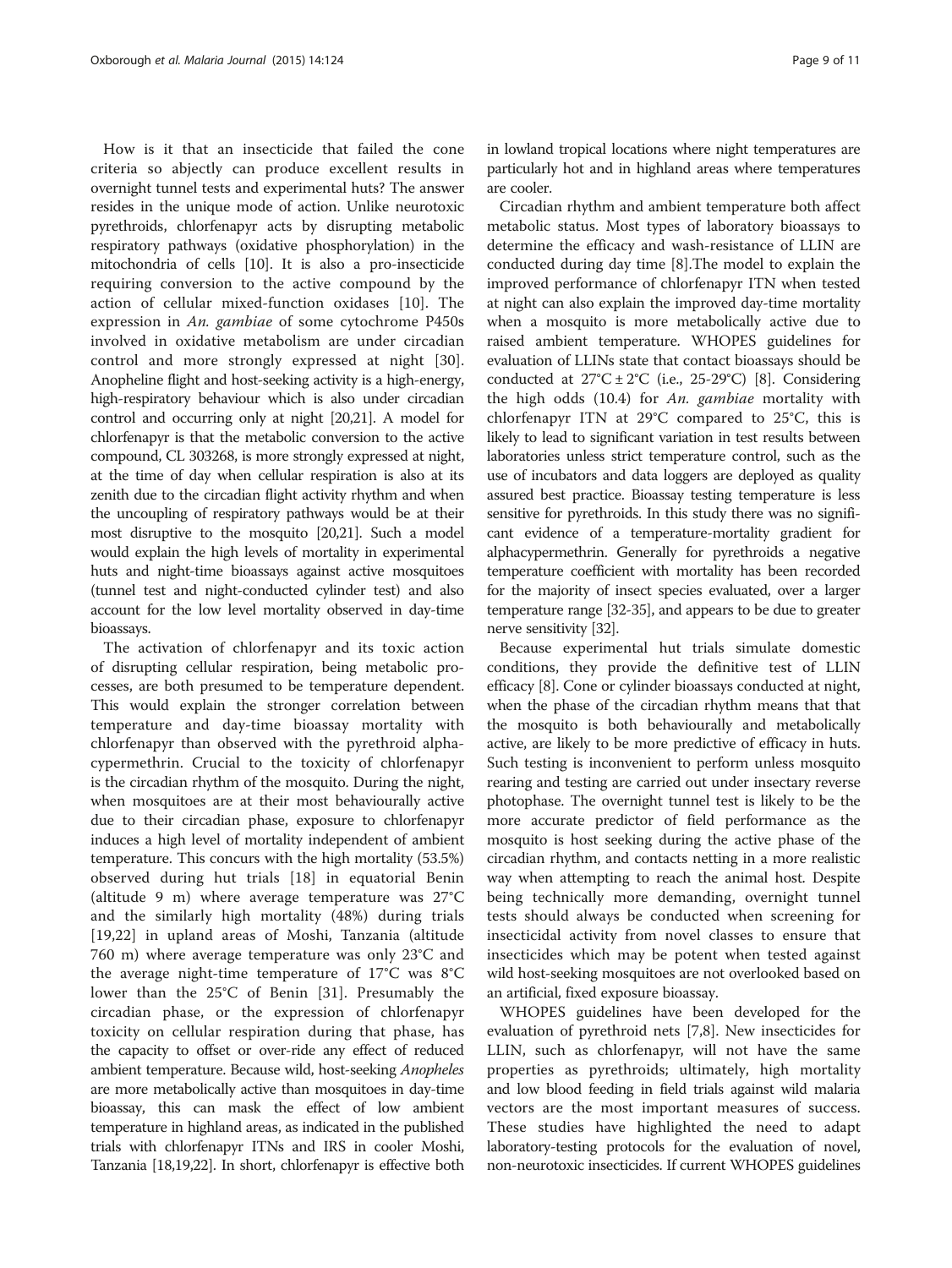<span id="page-9-0"></span>were to be rigidly followed, there is a danger that insecticides that are highly effective against wild mosquitoes, such as chlorfenapyr, would be overlooked at the screening stage of evaluation through bioassay and never progress to field evaluation. The current emphasis on Phase 1 test criteria and thresholds developed and tailored for pyrethroids will not serve for the new classes of insecticide. Revision of the WHOPES LLIN evaluation guidelines, putting emphasis on tunnel tests which simulate or allow expression of night-phase, host-seeking behaviour on the net, are urgently required.

#### Conclusions

The pyrrole insecticide chlorfenapyr shows great promise as an alternative to pyrethroids for use on nets. Its mode of action and characteristics in laboratory bioassay differ from those of neurotoxic insecticides such as pyrethroids. Standard WHO bioassay test criteria (such as the 80% mortality threshold) may not be achievable and such tests may fail to predict the performance of novel active ingredients in field trials. The three-minute exposure cone test should be abandoned as screening bioassay for novel insecticides because the exposure time is too short. Exposure time for novel active ingredients should be established by calibration of mortality of free-flying mosquitoes in experimental huts with bioassay mortality across a range of exposure times. For non-neurotoxic insecticides, which act or disrupt metabolic pathways, the bioassay should take into account the mosquito's circadian activity rhythm and metabolic status. The WHO tunnel test on night-active mosquitoes is the most relevant and predictive bioassay for identifying or establishing the toxicity of new active ingredients on nets.

#### Competing interests

The authors declare that they have no competing interests.

#### Authors' contributions

RMO participated in the study design, data collection and drafted the manuscript. RN, CN and JK participated in the study design, data collection and helped to draft parts of the manuscript. RJ conducted the data analysis. DM and FWM participated in study design and critically revised the manuscript. MWR participated in study design, analysis, structure and multiple revisions of the manuscript. All authors read and approved the final manuscript.

#### Acknowledgements

All biological evaluations conducted by PAMVERC were financially supported by the Innovative Vector Control Consortium (IVCC, Liverpool, UK). The nets used in this study were provided by BASF Professional & Specialty Solutions, Public Health (Germany). The authors thank Drs Susanne Stutz, Egon Weinmueller and Wolfgang Paulus of BASF SE, Limbergerhof, Germany, Dr James Austin of BASF Corporation, North Carolina, USA for technical input, insecticides and LLINs. The authors thank Robert Sloss of IVCC, Liverpool, UK and Dr Robert Farlow of Robert Farlow Consulting LLC, Texas, USA for technical and programme support. RMO, RN, CN and MR are members of the Malaria Centre of the London School of Hygiene and Tropical Medicine, http:/malaria.lshtm.ac.uk/. We are grateful to K Ezekia, R Mndeme, R Athuman, C Masenga, H Temba, G Chuwa, O Mohammed, A Msapalla, A Tumaini, A Mtui, E Philipo, E Tilya, P Anthony, S Mushiro, J Mpuya, E Kessy, L Mollel, F Temba, E Mushi for insectary, laboratory and administrative assistance.

#### Author details

<sup>1</sup>Department of Disease Control, London School of Hygiene and Tropical Medicine, London, UK. <sup>2</sup>Department of Entomology and Parasitology Kilimanjaro Christian Medical University College, Moshi, Kilimanjaro, Tanzania. <sup>3</sup>CREC laboratories, Centre de Recherche Entomologique de Cotonou, Laboratoire Nationale, Ministère de la Santé, Cotonou 06, BP 2604, Benin. 4 Pan-African Malaria Vector Research Consortium, (PAMVERC), Moshi, Tanzania. <sup>5</sup>Innovative Vector Control Consortium (IVCC), Liverpool School of Tropical Medicine, Pembroke Place, Liverpool L3 5QA, UK.

#### Received: 13 January 2015 Accepted: 3 March 2015 Published online: 24 March 2015

#### References

- 1. Zaim M, Guillet P. Alternative insecticides: an urgent need. Trends Parasitol. 2002;18:161–3.
- 2. Ranson H, N'Guessan R, Lines J, Moiroux N, Nkuni Z, Corbel V. Pyrethroid resistance in African anopheline mosquitoes: what are the implications for malaria control? Trends Parasitol. 2011;27:91–8.
- 3. Guillet P, N'Guessan R, Darriet F, Traore-Lamizana M, Chandre F, Carnevale P. Combined pyrethroid and carbamate 'two-in-one' treated mosquito nets: field efficacy against pyrethroid-resistant Anopheles gambiae and Culex quinquefasciatus. Med Vet Entomol. 2001;15:105–12.
- 4. WHOPES. WHO recommended long-lasting insecticidal mosquito nets. Geneva: World Health Organization; 2012.
- 5. Lines JD, Myamba J, Curtis CF. Experimental hut trials of permethrin-impregnated mosquito nets and eave curtains against malaria vectors in Tanzania. Med Vet Entomol. 1987;1:37–51.
- 6. Darriet FV, Tho Vien N, Robert V, Carnevale P. Evaluation of the efficacy of permethrin impregnated intact and perforated mosquito nets against vectors of malaria. Geneva, World Health Organization 1984, WHO/VBC/ 84899, WHO/MAL/84.1008.
- 7. WHO: Guidelines for testing mosquito adulticides for indoor residual spraying and treatment of mosquito nets. Geneva, World Health Organization, 2006:WHO/CDS/NTD/WHOPES/GCDPP/2006.2003.
- 8. WHO: Guidelines for laboratory and field-testing of long-lasting insecticidal nets. Geneva, World Health Organization, WHO/HTM/NTD/WHOPES/20131 2013.
- 9. Raghavendra K, Barik TK, Sharma P, Bhatt RM, Srivastava HC, Sreehari U, et al. Chlorfenapyr: a new insecticide with novel mode of action can control pyrethroid resistant malaria vectors. Malar J. 2011;10:16.
- 10. Black BC, Hollingworth RM, Ahmmadsahib KI, Kukel CD, Donovan S. Insecticidal action and mitochondrial uncoupling activity of AC-303,630 and related halogenated pyrroles. Pestic Biochem Physiol. 1994;50:115–28.
- 11. N'Guessan R, Boko P, Odjo A, Akogbeto M, Yates A, Rowland M. Chlorfenapyr: a pyrrole insecticide for the control of pyrethroid or DDT resistant Anopheles gambiae (Diptera: Culicidae) mosquitoes. Acta Trop. 2007;102:69–78.
- 12. Gunning RV, Moores GD. Chlorfenapyr resistance in Helicoverpa armigera in Australia. In: Pests and diseases proceedings of the British crop protection council conference. London, UK: British Crop Protection Council; 2002. p. 793–8.
- 13. Oliver SV, Kaiser ML, Wood OR, Coetzee M, Rowland M, Brooke BD. Evaluation of the pyrrole insecticide chlorfenapyr against pyrethroid resistant and susceptible Anopheles funestus (Diptera: Culicidae). Trop Med Int Health. 2010;15:127–31.
- 14. Oxborough RM, Kitau J, Matowo J, Mndeme R, Feston E, Boko P, et al. Evaluation of indoor residual spraying with the pyrrole insecticide chlorfenapyr against pyrethroid-susceptible Anopheles arabiensis and pyrethroid-resistant Culex quinquefasciatus mosquitoes. Trans R Soc Trop Med Hyg. 2010;104:639–45.
- 15. Tawatsin A, Thavara U, Chompoosri J, Phusup Y, Jonjang N, Khumsawads C, et al. Insecticide resistance in bedbugs in Thailand and laboratory evaluation of insecticides for the control of Cimex hemipterus and Cimex lectularius (Hemiptera: Cimicidae). J Med Entomol. 2011;48:1023–30.
- 16. Romero A, Potter MF, Haynes KF. Evaluation of chlorfenapyr for control of the bed bug, Cimex lectularius L. Pest Manag Sci. 2010;66:1243–8.
- 17. Che W, Shi T, Wu Y, Yang Y. Insecticide resistance status of field populations of Spodoptera exigua (Lepidoptera: Noctuidae) from China. J Econ Entomol. 2013;106:1855–62.